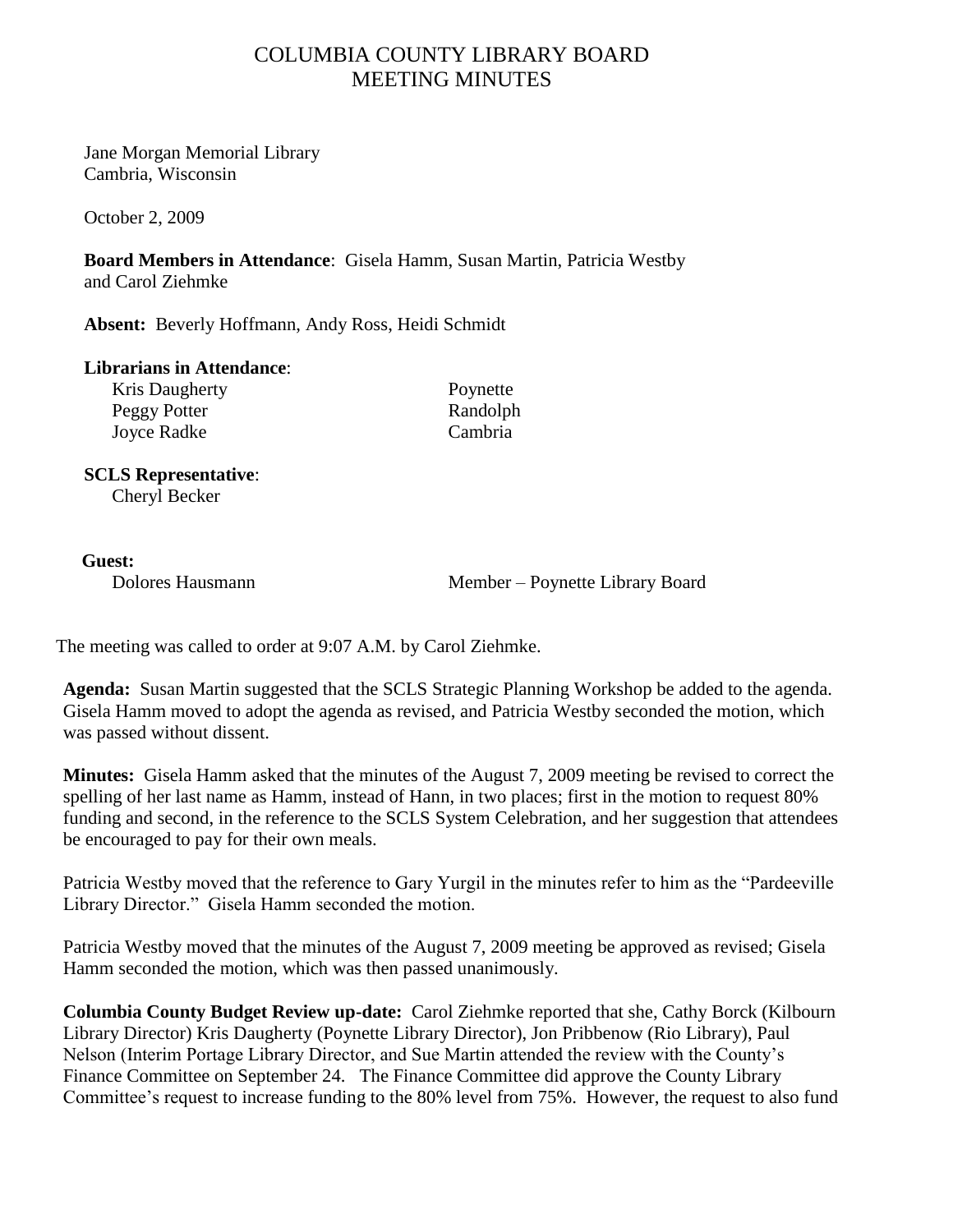delivery services (\$47,185) and the rotating large print collection (\$7,000) was denied. Carol expressed her satisfaction with the funding allowed, and also explained that Paul Nelson had stated that "to hold even in this economy should be considered to be a significant accomplishment," indicating that the increase to 80% indicated that the County Finance Committee was very supportive. The \$9,000 request to fund the Resource Library was never in question.

That information gave rise to questions about the role of the Resource Librarian and how the \$9,000 was spent? In order to better understand the role of the Resource Librarian, a job description will be developed with input gathered from SCLS, other counties that have a Resource Librarian, the county"s library directors, and Paul Nelson.

The role of the resource librarian has evolved over the years. Much of the responsibility now falls into the category of official reports that are required by SCLS and the State of Wisconsin. In the past, the resource librarian was called by the library directors with a myriad of questions, and he/she was also responsible for entering book reserve requests into the system. With the advent of computerization (the LINK System) the number of calls has decreased, and each library is responsible for handling its own book reserve activity. However, the librarians do consider the resource librarian to be their 'go to' resource.

**2010 Action Plan:** Carol Ziehmke passed out copies of the current action plan and asked that the Board review it to make revisions to it for the year ahead. It was recommended that the revision to the Long Range Plan (also known as the Columbia County Plan for Library Services {or the Strategic Plan} be added to the 2010 Action Plan. Gisela Hamm moved that the 2010 Action Plan be reviewed and revised at the Committee"s first meeting in 2010 with the new resource librarian and library directors in attendance. Patricia Westby seconded the motion, and it was passed unanimously.

**Portage Library Director/Resource Librarian Up-date:** Cheryl Becker, from the SCLS, was actively involved in the interview and selection process for this position. She reported that while no signed contract had been received, the position had been verbally offered, and verbally accepted, and it was anticipated that the new director would begin her duties in Portage sometime in November, and would be at the November Library Directors' meeting. When asked about her involvement with the orientation of the new director, Cheryl reported that she meets with new library directors twice over a period of several months to ensure that the new incumbent understands the role of the SCLS and its services. She is also available to answer questions by phone or via e-mail whenever information is needed by the directors.

**SCLS Report:** Since Cheryl had been an active participant in all of the previous discussions, she stated that sh really had no separate report. However, she did announce that the WLA Conference would be in Appleton October 20-23, and the Public Library Conference would be held in April, 2010 in Sheboygan. She also reminded the group that the South Central Library System is relocating in November, and the new address will be:

> 4610 South Biltmore Lane Suite 101 Madison, WI 53718

**Library Visits:** There were none on which to report **Board Membership:** Carol noted that her term and that of Sue Martin both expire in